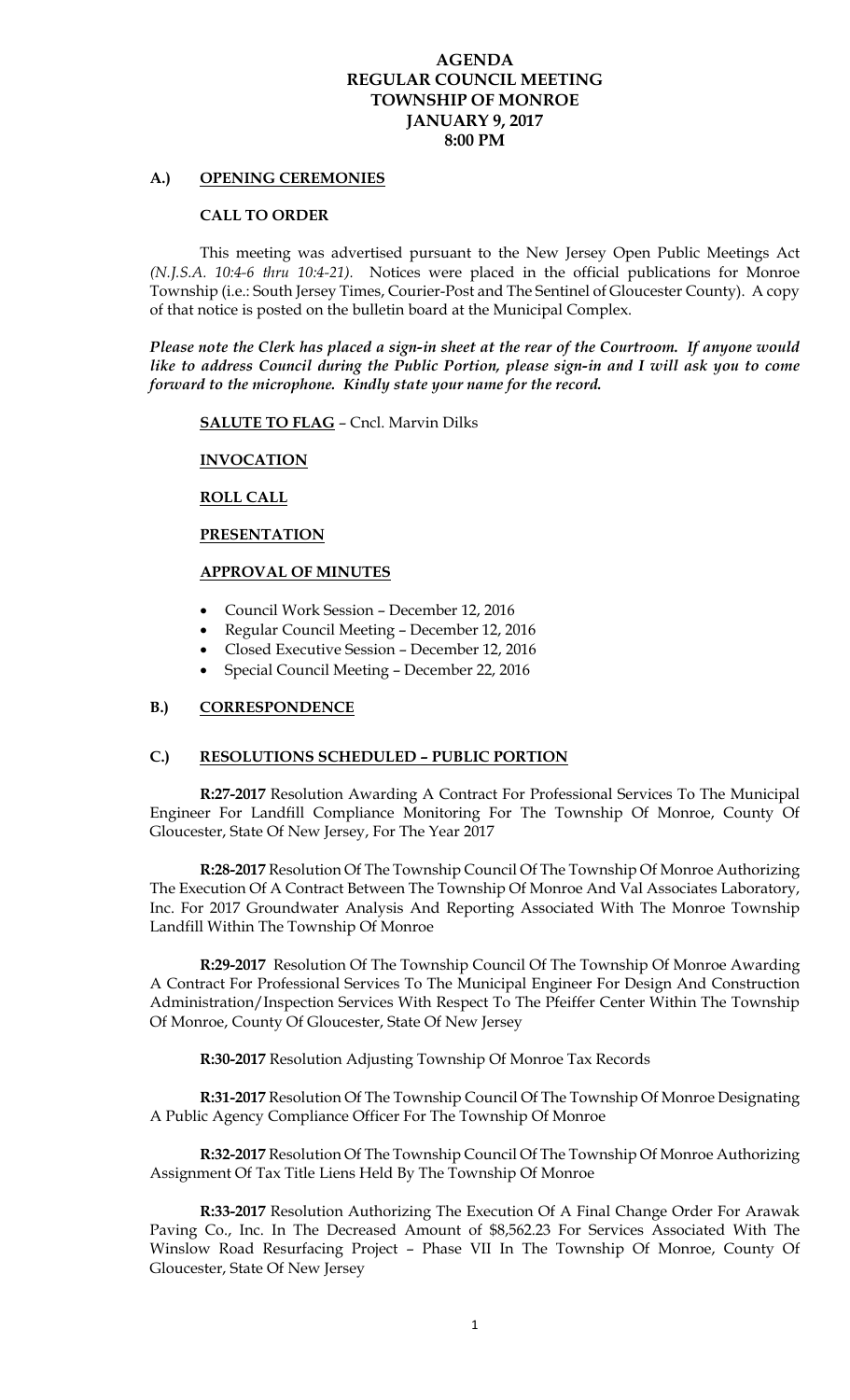# **AGENDA REGULAR COUNCIL MEETING TOWNSHIP OF MONROE JANUARY 9, 2017 8:00 PM**

### **C.) RESOLUTIONS SCHEDULED – PUBLIC PORTION** *(cont'd)*

**R:34-2017** Resolution Of The Township Council Of The Township Of Monroe Authorizing The acceptance Of A Maintenance Bond In The Amount Of \$53,426.29 For The Winslow Road Resurfacing – Phase VII Project Within The Township Of Monroe

**R:35-2017** Resolution Authorizing The Execution Of A Contract For A Prosecutor Of The Municipal Court Of The Township Of Monroe Commencing January 1, 2017 (*Charles A. Fiore, Esquire)* 

**R:36-2017** Resolution Of The Township Council Of The Township Of Monroe Authorizing The Execution Of An Agreement For Tax Abatement With AFC Urgent Care Of Williamstown For Block 3201, Lot 9 Within The Township Of Monroe, County Of Gloucester, State Of New Jersey

**R:37-2017** Resolution Awarding A Contract For Professional Services To A Municipal Bond Counsel For The Township Of Monroe For The Year 2017 *(Parker McCay P.A.)* 

**R:38-2017** Resolution Authorizing The Execution Of A Contract For A Public Defender Of The Municipal Court Of The Township Of Monroe For The Year 2017

**R:39-2017** Resolution Authorizing The Township Of Monroe To Enter Into A Contract With The Substitute Public Defender For The Monroe Township Municipal Court For The Year 2017

**R:40-2017** Resolution Authorizing The Township Of Monroe To Enter Into A Contract With The Solicitor Of The Township Of Monroe For The Year 2017

**R:41-2017** Resolution Authorizing The Township Of Monroe To Enter Into A Contract With The Township Engineer Of The Township Of Monroe For A Period Of Three Years From January 1, 2017 To December 31, 2019

**R:42-2017** Resolution Authorizing The Execution Of A Contract With Brown & Connery, Llp As Special Labor Counsel For The Township Of Monroe For The Year 2017

**R:43-2017** Resolution Of The Township Council Of The Township Of Monroe Authorizing The Request For Proposal (RFP) For Up To Six (6) Certified Contractors For Emergency Service Work Within The Township Of Monroe

**R:44-2017** Resolution Of The Township Council Of The Township Of Monroe Authorizing The Request For Proposals (RFP) For Up to Six (6) Certified Contractors For Emergency Service Work Associated With Lawn Mowing And Landscaping Services

**R:45-2017** Resolution Authorizing The Appointment Of Conflicts Prosecutor Of The Municipal Court Of The Township Of Monroe For The Year 2017

**R:46-2017** Resolution Authorizing Closed Executive Session Of The Township Council Of The Township Of Monroe To Discuss The Supervisor's Association Agreement

### **D.) ORDINANCES**

**O:01-2017** An Ordinance Of The Township Council Of The Township Of Monroe To Amend Chapter 262 Of The Code Of The Township Of Monroe, Entitled "Towing" **(First Reading & Publication)** 

**O:02-2017** An Ordinance Of The Township Council Of The Township Of Monroe Appropriating A Sum Not To Exceed \$83,000.00 For Professional Services Related To The Design Services Associated With The Expansion Of Owens Park Within The Township Of Monroe **(First Reading & Publication)**